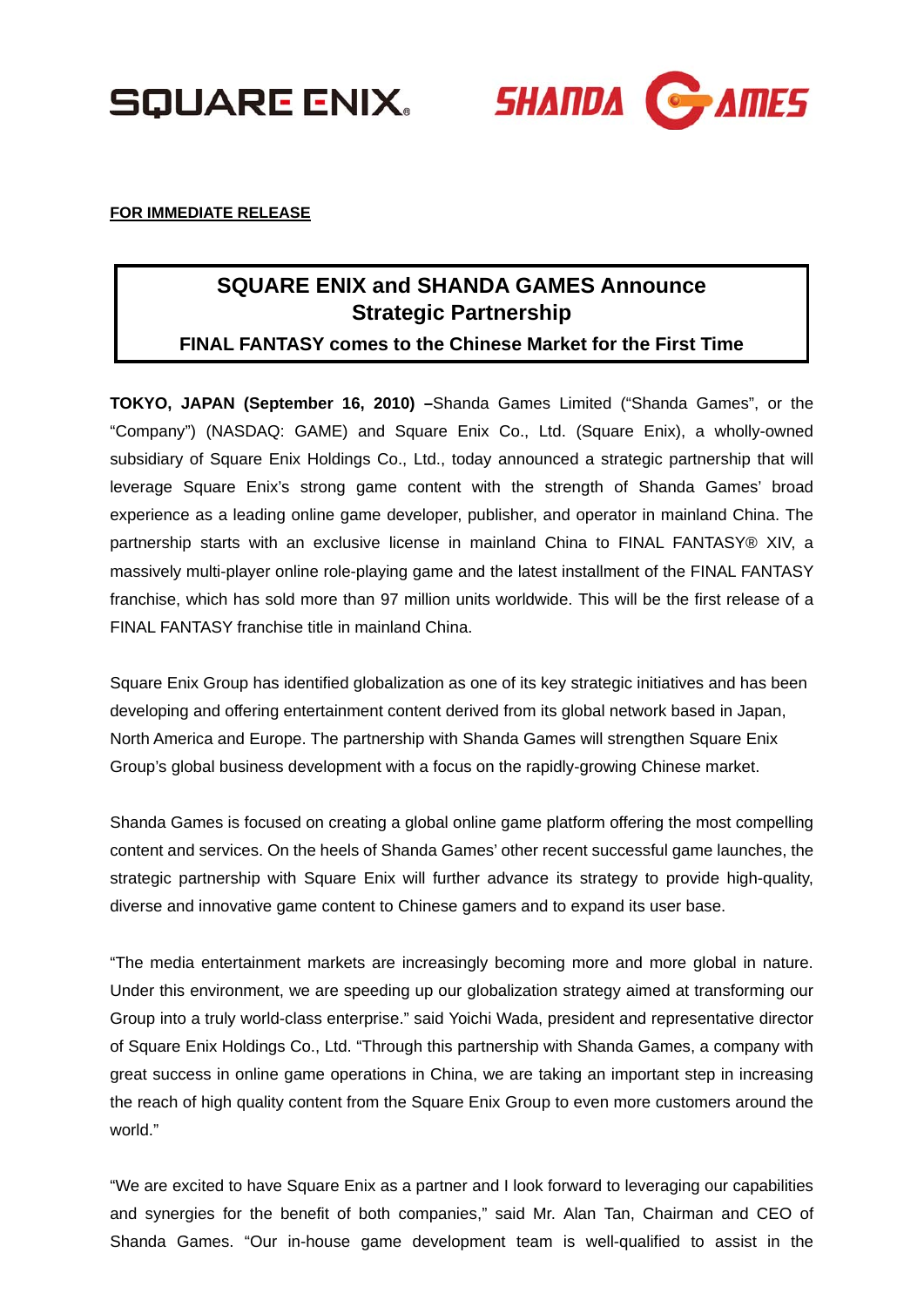localization of FINAL FANTASY XIV to the China market, while our strong sales and marketing capabilities and extensive game operation platform can provide access to the broad audience of Chinese gamers. Since its debut in 1987, the FINAL FANTASY franchise has attracted many devoted fans worldwide and, based on our experience and expertise in the China market, we are confident in the success of FINAL FANTASY XIV as well as other future collaborations with Square Enix in China."

FINAL FANTASY XIV in mainland China will be operated from servers separate from those servers for the Japanese, North American and European markets. Other details regarding the launch of FINAL FANTASY XIV in mainland China including launch timing will be announced at a later date.

### *About Shanda Games*

Shanda Games Limited (NASDAQ: GAME) is a leading online game developer, operator and publisher in China. Shanda Games offers a diversified game portfolio, which includes some of the most popular massively multiplayer online role-playing games (MMORPGs) and advanced casual games in China, targeting a large and diverse community of users. Shanda Games manages and operates online games that are developed in-house, co-developed with world-leading game developers, acquired through investments or licensed from third parties. For more information about Shanda Games, please visit http://www.ShandaGames.com.

#### *About FINAL FANTASY*

FINAL FANTASY is one of the best-selling video game franchises in the world. Since its debut in December 1987, the FINAL FANTASY series, including its spin-off titles, have sold more than 97 million units worldwide. From the release of the first FINAL FANTASY, the franchise has continued to offer the industry's most advanced graphics, highly imaginative worlds and rich stories as it gains the highest accolades from users around the world.

#### *About Square Enix Holdings Co., Ltd.*

SQUARE ENIX HOLDINGS CO., LTD with headquarters in Tokyo, Japan, is a holding company leading the Square Enix Group with a diverse range of content and service businesses. The Square Enix Group publishes and distributes entertainment content under its internationally renowned brands such as SQUARE ENIX, EIDOS and TAITO. The Square Enix Group includes a global network of leading development studios located in North America, Europe and Japan. The Group boasts a valuable portfolio of intellectual property including: FINAL FANTASY®, which has sold over 97 million units worldwide, DRAGON QUEST®, which has sold over 54 million units worldwide and TOMB RAIDER®, which has sold over 35 million units worldwide, together with other well established products and services. More information on Square Enix Holdings Co., Ltd. can be found on the Internet at http://www.square-enix.com.